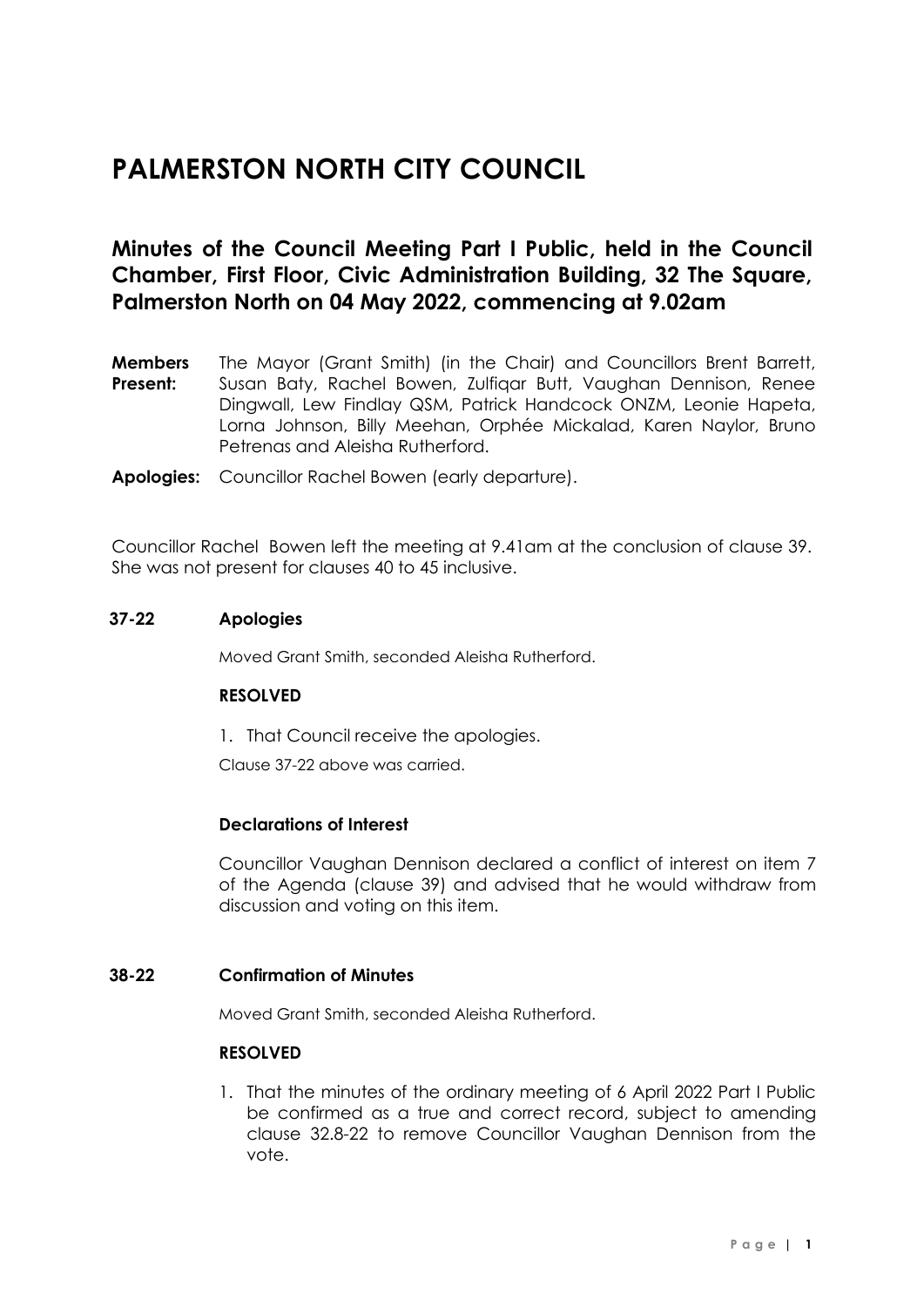

Clause 38-22 above was carried.

# **REPORTS**

#### **39-22 Review of Appointment of Directors & Trustees Policy**

Memorandum, presented by Hannah White, Democracy & Governance Manager and Sarah Claridge, Democracy & Governance Advisor.

Moved Grant Smith, seconded Aleisha Rutherford.

#### **RESOLVED**

- 1. That Council adopt the Appointment of Directors and Trustees Policy 2022 (Attachment 1) to replace the Appointment of Directors and Trustees Policy 2018.
- 2. That Council delegate authority to the Acting Chief Executive to make any minor amendments to the Appointment of Directors and Trustees Policy 2022.

Clause 39-22 above was carried.

**40-22 Draft Palmerston North Stormwater Bylaw - Deliberations and Adoption** Report, presented by Julie Macdonald, Strategy and Policy Manager and Ann-Marie Mori, Policy Analyst

Moved Grant Smith, seconded Aleisha Rutherford.

## **RESOLVED**

- 1. That the Council confirms:
	- a. the Palmerston North Stormwater Bylaw 2022 is the most appropriate means of addressing the perceived problems of protecting the public stormwater network, and regulating inflows into the public stormwater network; and
	- b. the form of the Bylaw is the most appropriate form of bylaw; and
	- c. the Bylaw does not give rise to any implications under the New Zealand Bill of Rights Act 1990.
- 2. That the Council adopts the Palmerston North Stormwater Bylaw 2022 and the Palmerston North Stormwater Bylaw Administration Manual 2022 as attached to this report.

Clause 40-22 above was carried.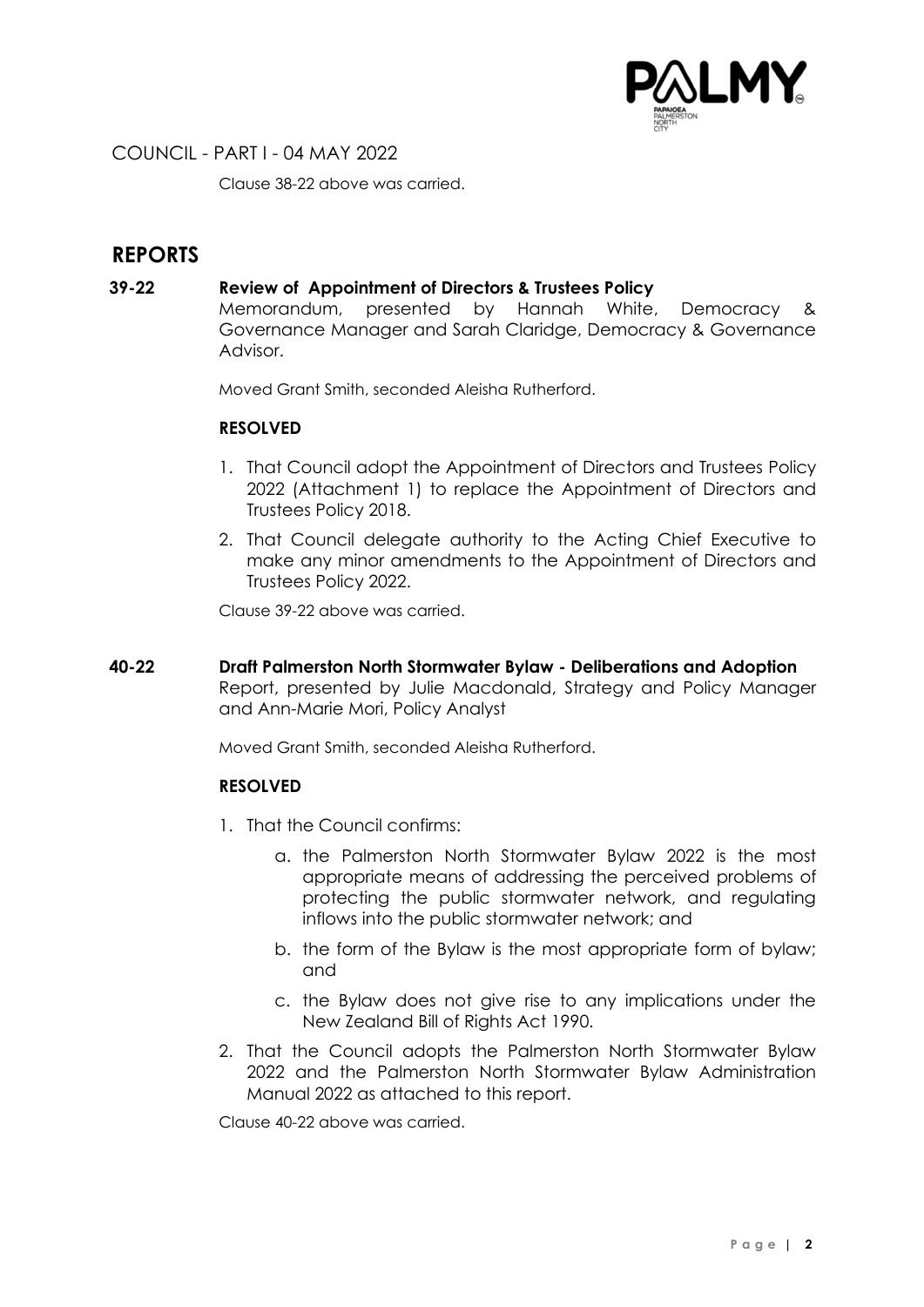

#### **41-22 Elected Member Appointment to the Caccia Birch Trust Board**

Memorandum, presented by Hannah White, Democracy and Governance Manager.

Moved Leonie Hapeta, seconded Lew Findlay QSM.

#### **RESOLVED**

1. That Councillor Vaughan Dennison be appointed as a trustee on the Caccia Birch Trust Board until 1 August 2022.

Clause 41-22 above was carried.

#### **Abstained:**

The Mayor (Grant Smith).

#### **Note:**

Councillor Vaughan Dennison declared a conflict of interest and withdrew from discussion and voting on the above item.

Councillor Rachel Bowen left the meeting at 9.41am.

#### **42-22 Work Schedule**

Moved Grant Smith, seconded Leonie Hapeta.

#### **RESOLVED**

1. That the Council receive its Work Schedule dated May 2022.

Clause 42-22 above was carried.

# **RECOMMENDATIONS FROM COMMITTEE MEETINGS**

**43-22 Arts, Culture & Heritage Committee Part I Public - 13 April 2022** Consideration was given to Arts, Culture & Heritage Committee recommendations as appended to these minutes.

Moved Brent Barrett, seconded Aleisha Rutherford.

#### **RESOLVED**

- **1. The Regent Theatre Trust: Six Month Report 1 July - 31 December 2021 and Draft Statement of Intent 2022-25**
- 1. That Council receive the Six-Month Performance Report 1 July 31 December 2021 (Attachment 1) submitted by the Regent Theatre Trust.
- 2. That Council receive the draft Statement of Intent 2022-25 (Attachments 3 and 4) submitted by the Regent Theatre Trust.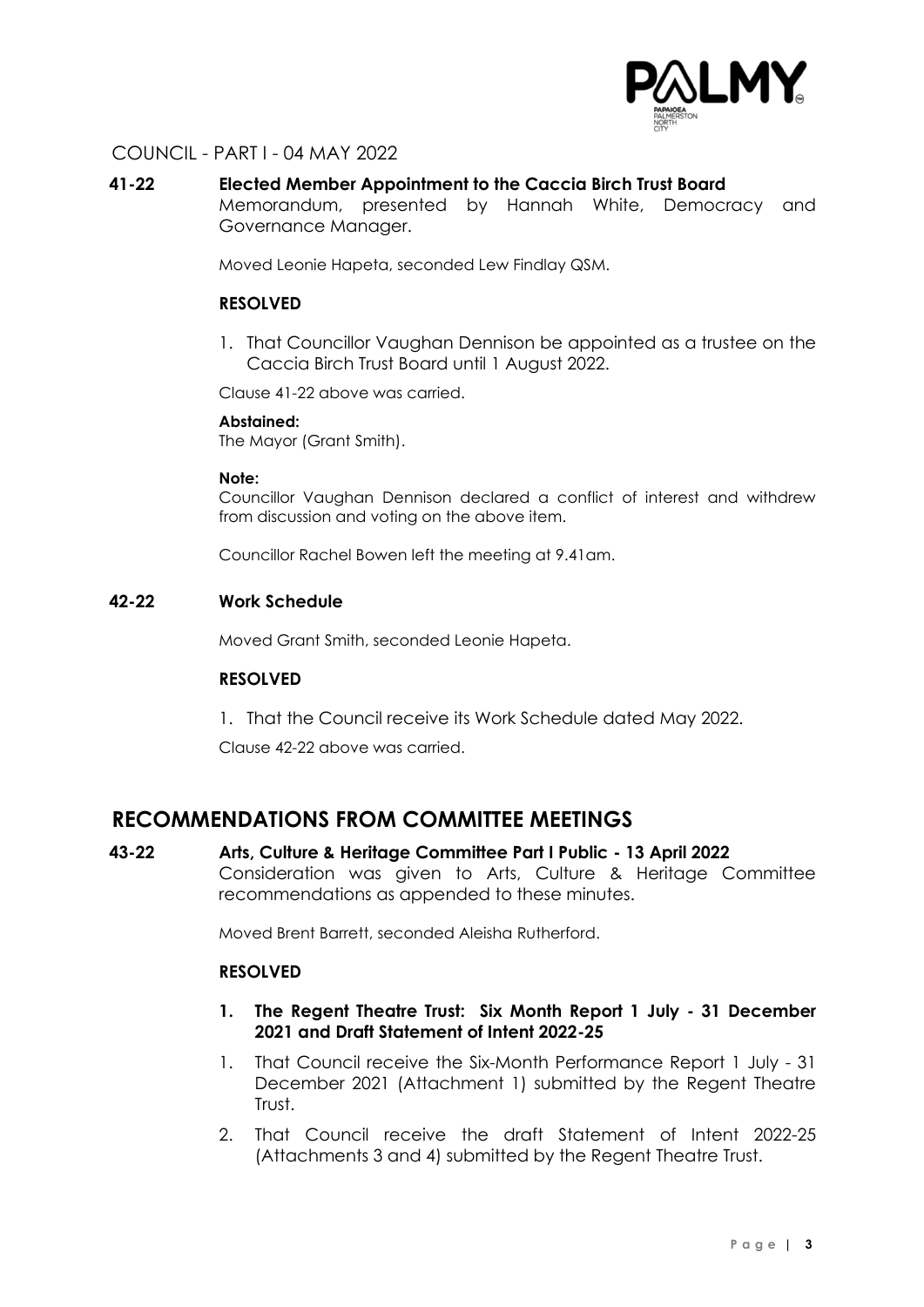

3. That Council agree that the recommended comments on the draft Statement of Intent 2022–25 outlined in Table 3 be advised to the Regent Theatre Trust Board.

## **2. Te Manawa Museums Trust: Six Month Report 1 July - 31 December 2021 and Draft Statement of Intent 2022-25**

- 1. That Council receive the Six-Month Performance Report 1 July 31 December 2021 (Attachment 1) submitted by Te Manawa Museums Trust.
- 2. That Council receive the draft Statement of Intent 2022-25 (Attachment 3) submitted by Te Manawa Museums Trust.
- 3. That Council agree that the recommended comments on the draft Statement of Intent 2021–24 outlined in Table 3 be advised to Te Manawa Museums Trust.

#### **3. The Globe Theatre Trust: Six Month Report 1 July - 31 December 2021 and Draft Statement of Intent 2022-25**

- 1. That Council receive the Six-Month Performance Report 1 July 31 December 2021 (Attachment 1) submitted by the Globe Theatre Trust.
- 2. That Council receive the draft Statement of Intent 2022-25 (Attachment 3) submitted by the Globe Theatre Trust.
- 3. That Council agree that the recommended comments on the draft Statement of Intent 2021–24 outlined in Table 3 be advised to the Globe Theatre Trust Board.

## **4. Caccia Birch Trust Board: Six Month Report 1 July - 31 December 2021**

1. That Council receive the Six-Month Performance Report 1 July - 31 December 2022 (Attachment 1) submitted by Caccia Birch Trust Board.

Clause 43-22 above was carried.

#### **44-22 Planning & Strategy Committee Part I Public - 13 April 2022**

Consideration was given to Planning & Strategy Committee recommendations as appended to these minutes.

In discussion Council made an alternative motion to 2.1 - Arena Master Plan Review: Process and Governance. This was to clarify the word 'direction' to ensure it is clear that the workshop is to assist with the preparation of the work so a decision can be made at the Committee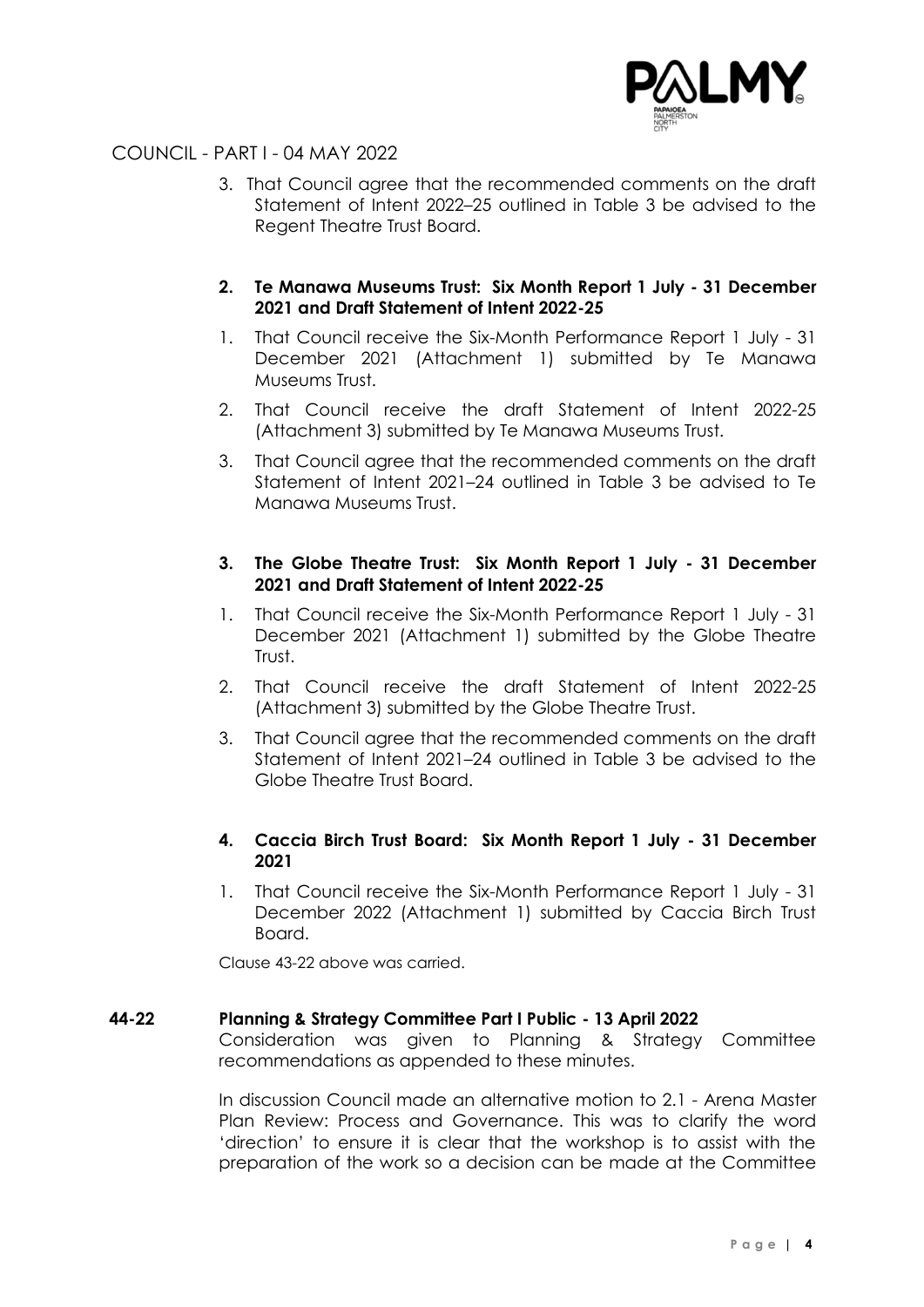

meeting.

Moved Aleisha Rutherford, seconded Patrick Handcock ONZM.

## **RESOLVED**

- **1. Proposal from Ngati Hineaute Hapu Authority Kohanga Reo to relocate to Opie Reserve**
- 1. That the Council adopt option 3 Exclusive use (Kohanga Reo) all of Opie Reserve is leased to the Ngati Hineaute Hapu Authority Kohanga Reo, subject to the Reserves Act 1977 process.

## **2. Arena Master Plan Review: Process and Governance**

- 1. That direction on the Arena Master Plan review be provided by Council via reporting through the Planning and Strategy Committee and that a workshop with Elected Members is planned to assist the preparation of this work.
- 2. Note that regardless of whether direction on the Arena Master Plan review is provided by the Arena Master Plan Steering Group or Council, final approval of the Arena Master Plan review will be a Council decision.

## **3. Draft Trade Waste Bylaw 2022 - Deliberations and Adoption**

- 1. That the Council confirms that:
	- a. the Palmerston North Trade Waste Bylaw 2022 is the most appropriate means of addressing the perceived problems of regulating the quality and rate of trade waste discharges; and
	- b. the form of the Bylaw is the most appropriate form of bylaw; and
	- c. the Bylaw does not give rise to any implications under the New Zealand Bill of Rights Act 1990.
- 2. That the Council adopt the Palmerston North Trade Waste Bylaw 2022 and Palmerston North Trade Waste Bylaw 2022 Administration Manual, as shown in attachments one and two.

Clause 44-22 above was carried.

#### **45-22 Finance & Audit Committee Part I Public - 27 April 2022**

Consideration was given to Finance & Audit Committee recommendations as appended to these minutes.

Moved Susan Baty, seconded Karen Naylor.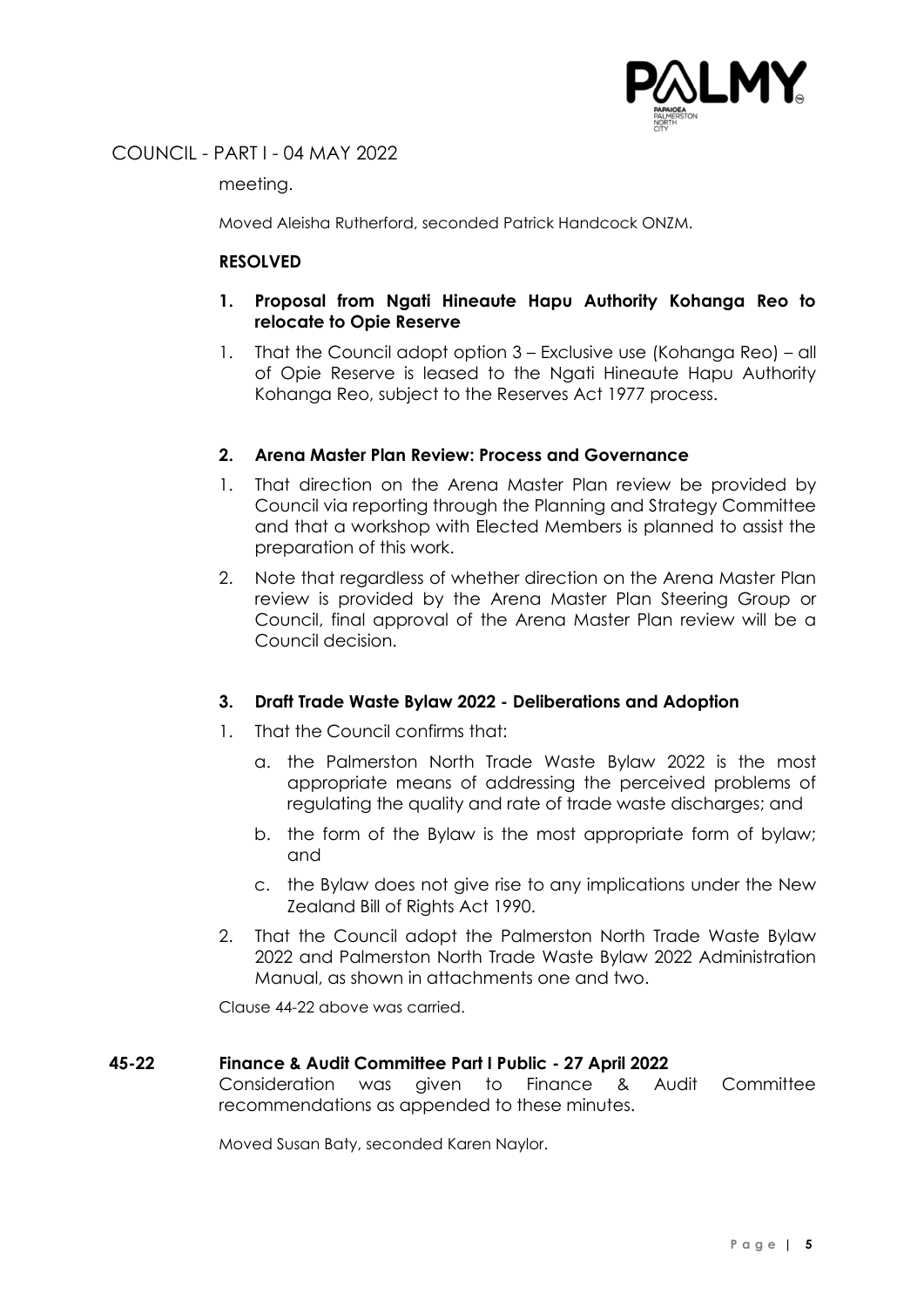

## **RESOLVED**

- **1. Waka Kotahi Recreation Pathways Fund Associated with Te Ahu a Turanga Highway**
- 1. That the Chief Executive is authorised to prepare a bid to the Waka Kotahi Te Ahu a Turanga Recreational Paths Fund on behalf of the Council.
- 2. That the amount of the Council bid to the Waka Kotahi Te Ahu a Turanga Recreational Paths Fund is \$551,000, as described in Option 2 of this report and comprised of:
	- \$491,000 to enhance the existing pathways on the Ashhurst side of the river; and
	- \$60,000 to investigate the options and costs of addressing pedestrian, cycling and equestrian safety on the Saddle Road Bridge and equestrian facilities on the Pembroke Street rail overbridge.
- 3. That the Council note the funding application reflects the initial estimate of the cost to construct the chosen option, and further investigation is required before an engineer's estimate can be prepared.
- 4. That the Chief Executive report back to the Finance & Audit Committee on the outcome of the funding application, including any financial implications for consideration as part of the draft 2023/24 Annual Budget process.

## **2. Quarterly Performance and Financial Report - Quarter Ending 31 March 2022**

- 2. That Council note and approve that the capital expenditure and associated revenue values in the 2021/22 Long Term Plan Budget relating to the Three Water Reform funding will be changed as per the details in Appendix 4 of this report.
- 3. That 1888 Low Carbon Fund budget be reduced by \$345,000, and 1847 – City Growth – City Reserves – Victoria Esplanade – Capital New budget be increased by \$115,000, and 1451 – Property – LED Lighting Upgrades be budget increased by \$230,000.
- 4. That the Chief Executive be given delegation to allocate 100% of funds from 1888 – Low Carbon Fund to other activities, as well as moving the fund between capital new and capital renewal for the financial year 2021/22.

## **3. Options for Reallocation of Events Related Budgets**

1. That Council approve Option 1 – reduction of events and events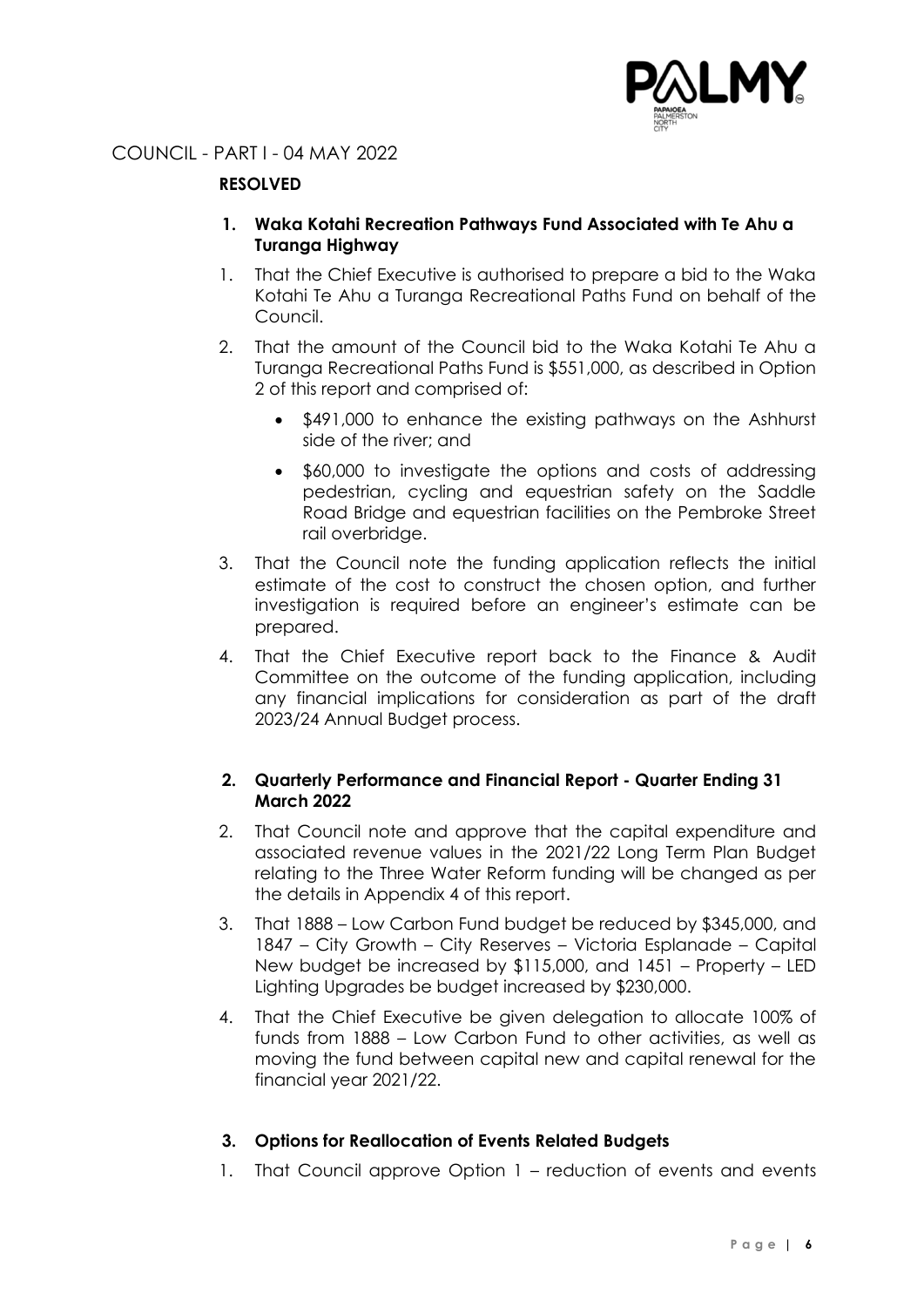

related budgets by \$100,000 to top up programme 1675 – Covid Relief Fund with the addition of a proactive community events support criterion to the funding priorities for the Covid Relief Fund.

Clause 45-22 above was carried.

#### **46-22 Play, Recreation & Sport Committee Part I Public - 27 April 2022**

Consideration was given to Play, Recreation & Sport Committee recommendations as appended to these minutes.

Moved Billy Meehan, seconded Leonie Hapeta.

#### **RESOLVED**

#### **1. Manawatū Gymsports' Regional Facility Proposal - Council land options**

- 1. That Council note the identified Council land options for the Manawatū Gymsports' Regional Facility Proposal.
- 2. That Council include the list of identified Council land options in any future decision-making process for the Manawatū Gymsports' Regional Facility Proposal.

#### **2. Results of the 2022 Audit of Shade Provision in Parks**

2. That the funding for tree planting in programme 1099 be brought forward from years 4-10, to a maximum of \$40000 each year, and that this be referred to the annual budget deliberations.

Clause 46-22 above was carried.

# **EXCLUSION OF PUBLIC**

#### **47-22 Recommendation to Exclude Public**

Moved Grant Smith, seconded Aleisha Rutherford.

#### **RESOLVED**

"That the public be excluded from the following parts of the proceedings of this meeting listed in the table below.

The general subject of each matter to be considered while the public is excluded, the reason for passing this resolution in relation to each matter, and the specific grounds under Section 48(1) of the Local Government Official Information and Meetings Act 1987 for the passing of this resolution are as follows: